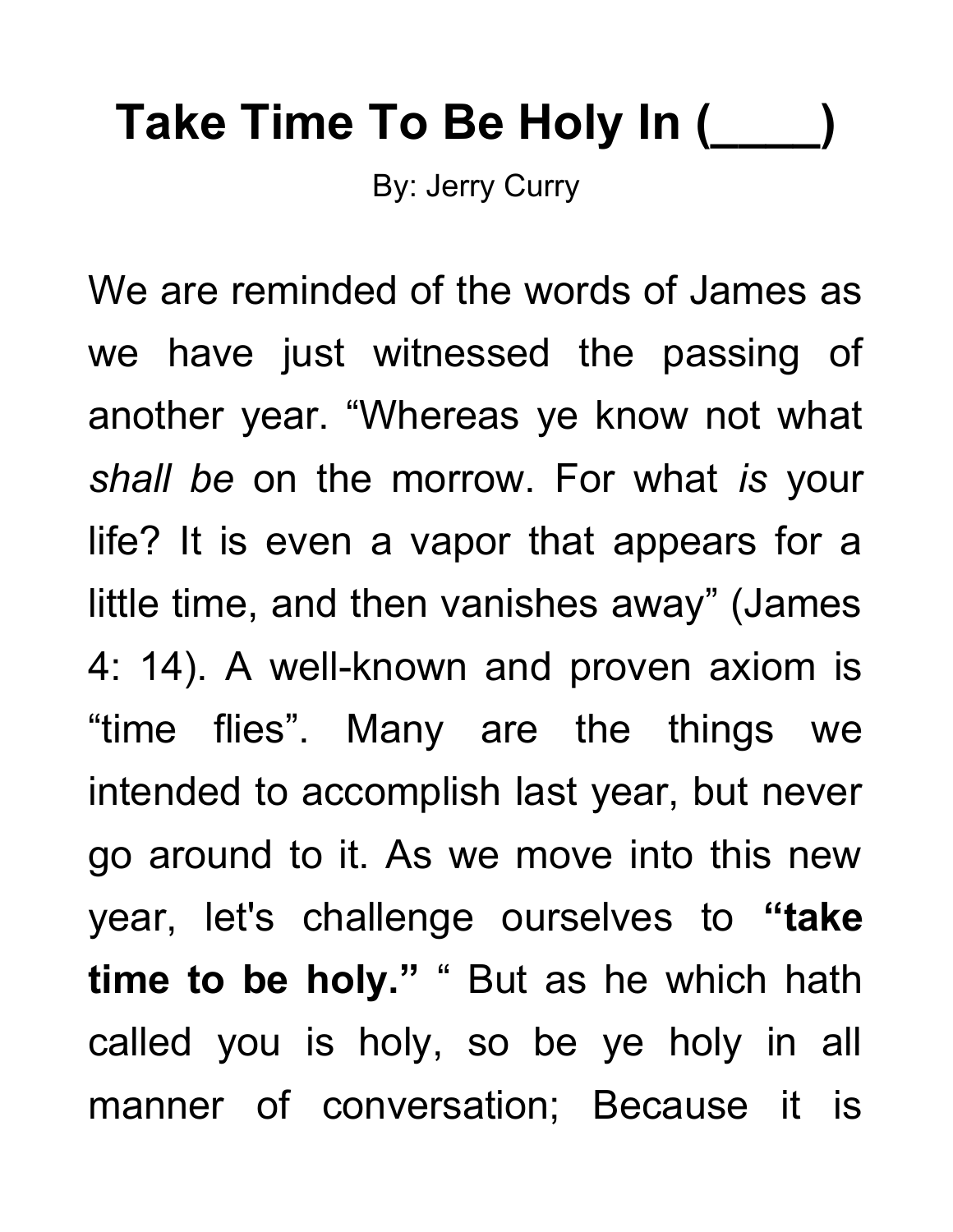written, **be ye holy; for I am holy."** (1 Peter 1: 15-16)

Take time to be holy by **speaking oft with thy Lord** in prayer. Jesus arose early in the morning before sunrise to pray. (Mark 1: 35) Daniel, under the threat of the lions' den, turned towards Jerusalem and prayed three times a day. (Daniel 6: 10) "Pray without ceasing." (1 Thessalonians 5: 17)

Take time to be holy by **abiding with Him always.** May we pay close attention to our thoughts, words and actions and "Walk in the light as He is in the light." (1 John 1: 7) Be imitators of Enoch of whom the Word